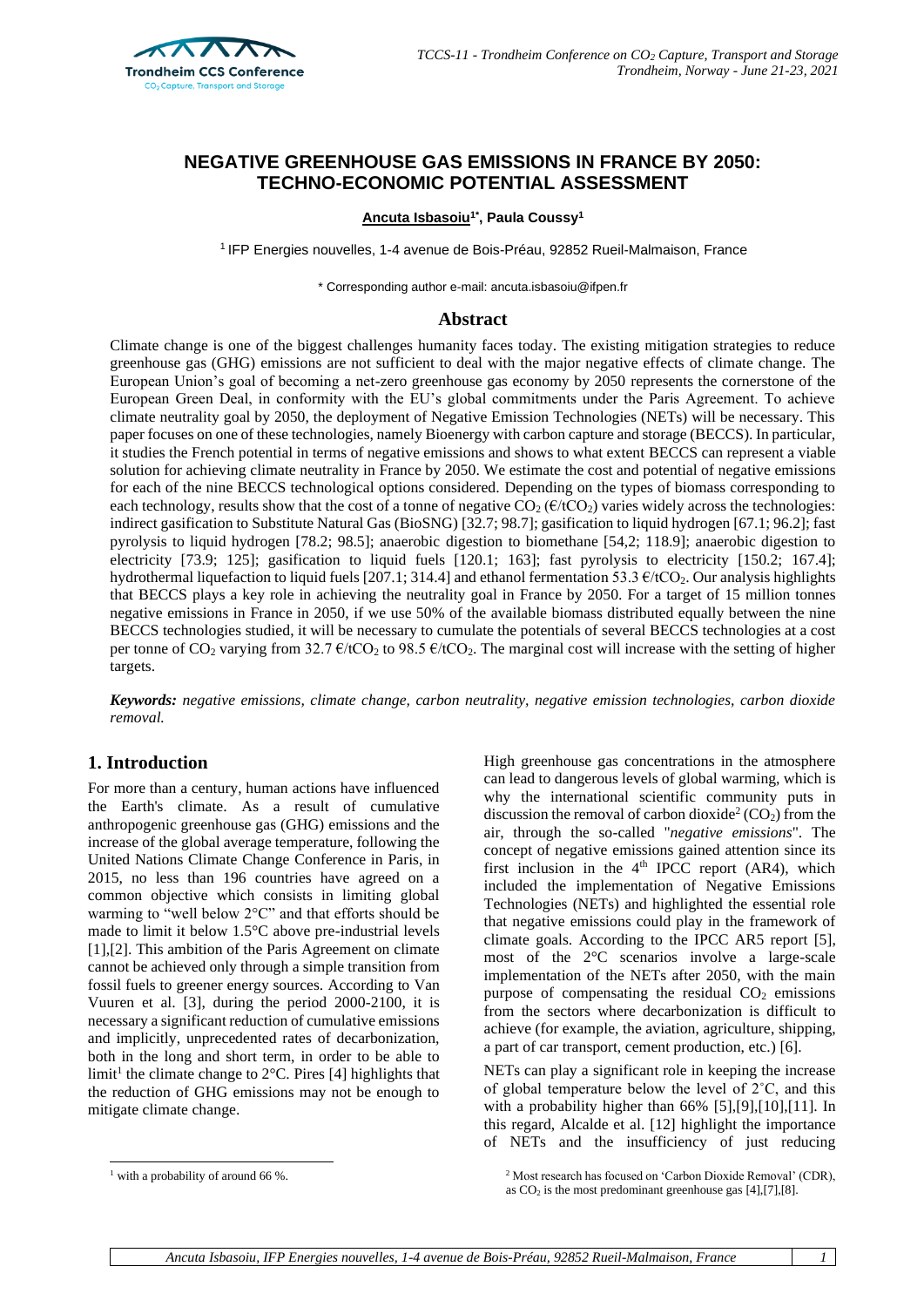

greenhouse gas emissions from human activity. Negative Emission Technologies have the capacity to achieve long-term removal of  $CO<sub>2</sub>$  from the atmosphere, unlike conventional methods for reducing GHG emissions [\[13\].](#page-8-1) Gasser et al. [\[14\]](#page-8-2) show that in order to reach the  $2^{\circ}$ C objective, negative emissions alone are not enough, but they are necessary even if we would dispose of very high mitigation rates. At the same time, Fuss et al. [\[15\]](#page-8-3) point out that if there is no significant reduction of emissions in the short-term, then negative emissions will also be inefficient for achieving climate goals. To substantially remove CO<sup>2</sup> from the atmosphere, Integrated Assessment Models (IAMs) involve scenarios based on a large-scale implementation of NETs [\[5\],](#page-7-4)[\[12\],](#page-8-0)[\[16\],](#page-8-4) the studies based on these models showing both the long-term and strategic importance of the Carbon Dioxide Removal for achieving a 2˚C target [\[11\]](#page-7-8)[,\[17\].](#page-8-5) Fuss et al. [\[15\]](#page-8-3) highlight that while there are some scenarios to 2°C that are not based on negative emissions, all 1.5°C scenarios are almost inconceivable without them. Mac Dowell et al. [\[18\]](#page-8-6) also indicated that the ambitions to limit climate change to no more than  $1.5^{\circ}$ C-2°C by the end of the 21<sup>st</sup> century rely heavily on the availability of NETs.

The European Union's goal of becoming a net-zero greenhouse gas economy by 2050 represents the cornerstone of the European Green Deal, in conformity with the EU's global commitments under the Paris Agreement. In the 2030 climate and energy policy framework and the European Green Deal, the European Commission acknowledges that Carbon Dioxide Capture and Geological Storage (CCS) can play a key role in achieving the EU's long-term emissions reduction goal [\[19\],](#page-8-7)[\[20\].](#page-8-8)

This article focuses on one of the Negative Emission Technologies (NETs), Bioenergy with carbon capture and storage (BECCS), and aims to study the French potential of negative emissions by 2050 necessary to move towards carbon neutrality. For this technology, we identify the pathways characterized by the lowest costs and the highest productivity in France.

# **2. France within the European climate objectives**

#### *2.1 The French National Low-Carbon Strategy*

France strongly supports European objectives, and since 2015 has adopted the National Low-Carbon Strategy (SNBC), which aims to represent France's roadmap to a transition to a low-carbon economy in all sectors of activity. With the adoption of the first National Low-Carbon Strategy in 2015, France had committed itself to reduce GHG emissions by 4 at the 2050 horizon compared to 1990 levels. With the introduction in 2017 of the Climate Plan for France by the Ministry of Ecological Transition and Solidarity, new targets have been set that replaced the initial ones (factor 4), with more ambitious ones that involve achieving carbon neutrality by 2050. This target, enrolled in law in 2019, assumes that GHG emissions in France will have to be reduced by 6.9 compared to 1990 levels.

The latest National Low-Carbon Strategy was published in March 2020, with the main goal of achieving carbon neutrality by 2050. The objectives of reducing French greenhouse gas emissions associated with the National Low-Carbon Strategy are presented under the form of carbon budgets, expressed as an annual average per 5 year period in millions of tonnes of  $CO<sub>2</sub>$  equivalent (see the last three carbon budgets in Table 1) [\[21\].](#page-8-9) The carbon budgets initiated in 2015, in the French Energy Transition for Green Growth Act by SNBC, were also revised in 2019.

TABLE 1: Carbon budgets according to the French National Low-Carbon Strategy (SNBC). Source: IFPEN based on [\[21\].](#page-8-9)

| Period      | 2019-2023                 | 2024-2028                 | 2029-2033                 |
|-------------|---------------------------|---------------------------|---------------------------|
| Carbon      | 422                       | 359                       | 300                       |
| budget      | MtCO <sub>2</sub> eq/year | $MtCO_2$ eq/year          | MtCO <sub>2</sub> eq/year |
| (Emissions) | in average                | in average                | in average                |
| without     |                           |                           |                           |
| LULUCF*)    |                           |                           |                           |
| Carbon      | 383                       | 320                       | 258                       |
| budget      | $MtCO_2$ eq/year          | MtCO <sub>2</sub> eq/year | MtCO <sub>2</sub> eq/year |
| (Emissions  | in average                | in average                | in average                |
| with        |                           |                           |                           |
| LULUCF*)    |                           |                           |                           |

\* LULUCF – Land Use, Land-Use Change and Forestry

### *2.2 Negative emissions from LULUCF sector in France*

In 2018, the Land Use, Land-Use Change and Forestry sector in France absorbed 17.26% more  $CO<sub>2</sub>$  from the atmosphere than in 1990. The negative emissions from LULUCF come from Forest Land, Grasslands and Harvested wood products. But negative emissions from the LULUCF sector will not be enough. Therefore, it is essential to study the solutions represented by artificial sinks, and implicitly Negative Emission Technologies (NETs), which, together with natural sinks, should be able to allow as much compensation as possible of emissions in the short, medium and long-term.

## *2.3 France's carbon sink target for 2050*

Given that neutrality must be achieved in 2050, the French National Low-Carbon Strategy assesses the residual emissions to 80 MtCO2eq in 2050 and **-82 MtCO2eq for sinks** (which would allow a reserve of -2 MtCO<sub>2</sub>eq) [\[21\]](#page-8-9), [22], [\[23\].](#page-8-11) CITEPA [\[22\]](#page-8-10) suggests that of the residual<sup>3</sup> emissions in 2050 (80 MtCO<sub>2</sub>), 60% are assigned to agriculture and 20% to industry.

Regarding the carbon sink of France, for the year 2050, the  $-82$  MtCO<sub>2</sub> are attributed:

- **to the LULUCF sector, in a percentage of 82% (soils, biomass forests, etc.)**
- $\mathbf{t}$  **to**  $\mathbf{C}\mathbf{O}_2$  **capture and storage (CCS) (BECCS + DACCS)<sup>4</sup> in a percentage of 18%**

Based on the objectives and data from the National Low-Carbon Strategy [\[21\]](#page-8-9) and [\[22\],](#page-8-10) in Figure 1, we illustrate one of the scenarios that would allow obtaining carbon

<sup>4</sup> BECCS - Bioenergy with carbon capture and storage; DACCS - Direct Air Carbon capture and storage;

<sup>3</sup> emissions that cannot be avoided.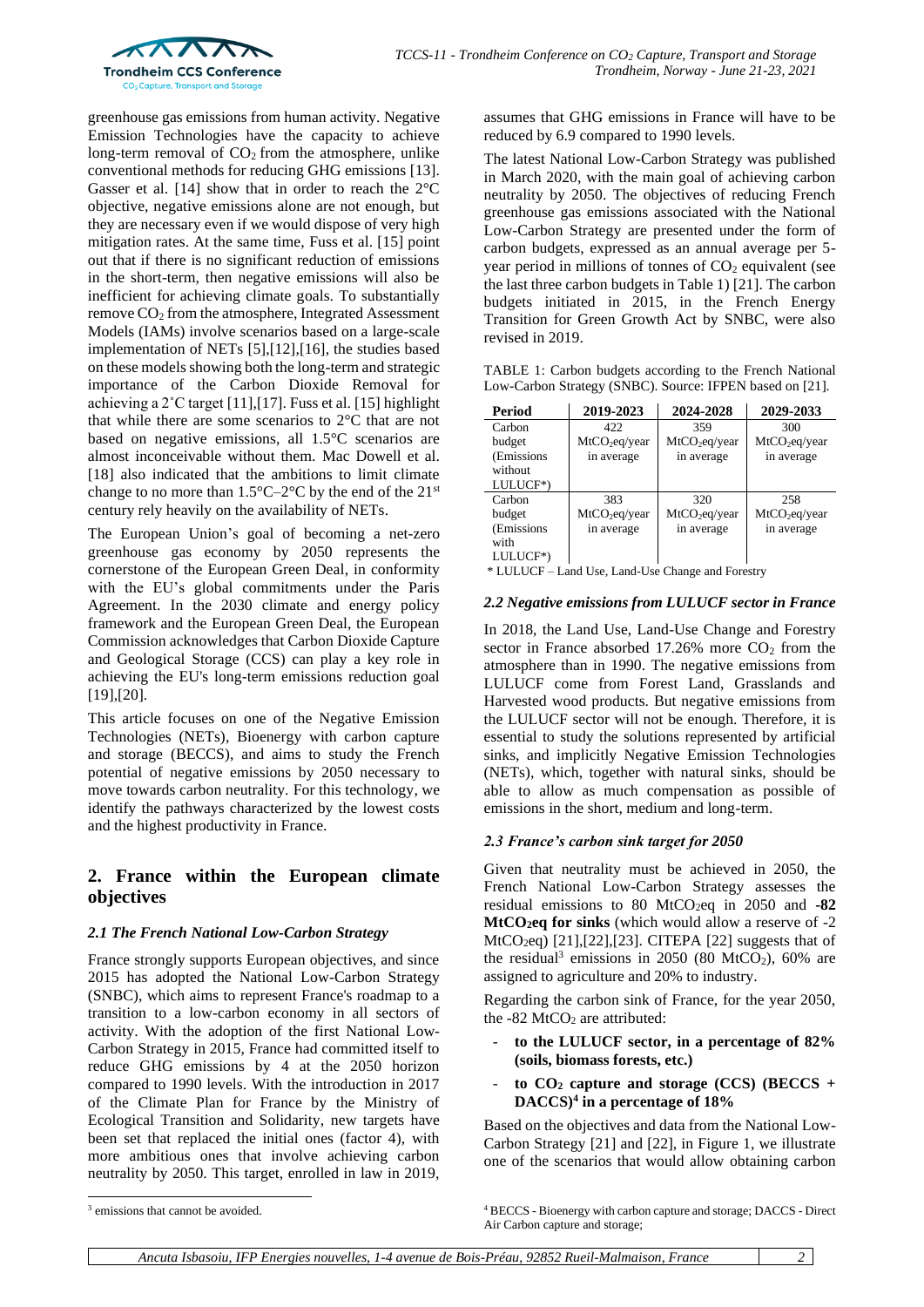

neutrality by 2050 in France. This scenario is inspired by the reference scenario of SNBC, called "With Additional Measures Scenario" (in french, scénario "Avec Mesures Supplémentaires" - AMS). Thus, according to this scenario, approximately  $-67$  MtCO<sub>2</sub> would come from the LULUCF sector, and  $-15$  MtCO<sub>2</sub> would have to be obtained through Negative Emission Technologies.

The interdependence between natural and artificial sinks must be taken into account (the higher the quantity of carbon absorbed by the LULUCF sector, the lower the dependence on NETs), so that achieving the goal is done with the lowest costs, while simultaneously reducing the impact on the environment.

From the two levers that allow to obtain negative emissions, namely, LULUCF sector and CO<sub>2</sub> capture and storage (CCS), in this paper, we focused our analysis on the second lever that relies on Negative Emission Technologies, by studying the French potential on NETs, and implicitly the  $18\%$  (around  $15 \text{ MtCO}_2$ ) necessary to obtain carbon neutrality in France by 2050.



FIGURE 1: Trajectory of GHG emissions in France, in order to achieve the carbon neutrality in 2050. Source: IFPEN based on the objectives and data from the French National Low-Carbon Strategy [\[21\]](#page-8-9)[,\[22\]](#page-8-10) *.*

As stated by the French National Low-Carbon Strategy, the BECCS technology is seen as the starting point that would allow obtaining negative emissions in a continuous way on a very long-term, also emphasizing that at the moment, the technology is in a very early stage of development.

# **3. Methodology - BECCS implementation**

In most climate change scenarios that use negative emission technologies, bioenergy and carbon capture and storage (BECCS) is presented as the best option and the most mature technology to decarbonize emissionintensive industries, and to allow negative emissions.

## *3.1 Biomass resources in France in 2050*

We took into account the most important sources of biomass that are adaptable to the implementation of BECCS technologies. The main sources of biomass as raw material that we considered in this paper and that can be widely used in France are agricultural biomass, forest biomass, livestock effluents and waste.

According to the French National Biomass Mobilization Strategy [\[24\],](#page-8-12) in France, the biomass of agricultural origin that can be used, is very diverse, France being the leading agricultural producer in the European Union. Regarding the forest biomass, it is one of the most important renewable resources in France. Livestock effluents are another important resource, with a significant use for BECCS technology. Waste can also be used for BECCS implementation.

To examine these sources of feedstock, as well as the projected availability in France, at the horizon of 2050, we used previously published studies, in particular, the French National Biomass Mobilization Strategy<sup>5</sup> [\[24\],](#page-8-12) ADEME [\[25\],](#page-8-13) FranceAgriMer [\[26\].](#page-8-14) Based on the estimates<sup>6</sup> from these studies, the quantity (expressed in million tonnes of dry matter) of mobilizable biomass resources in France in 2050 that we used in this paper, is summarized in Table 2.

The cost of each category of biomass considered were based on [\[27\]](#page-8-15)[,\[28\]](#page-8-16)[,\[29\],](#page-8-17)[\[30\].](#page-8-18) In this paper, costs are

<sup>5</sup> The French National Biomass Mobilization Strategy distinguishes two categories of biomass, without double counting: non-methanized biomass with low moisture and methanized biomass with high moisture.

<sup>6</sup> The estimation of mobilizable biomass resources at the horizon of 2050, is characterized by some uncertainty, in the sense that the publications that estimate them are based on different scenarios, with a predilection for specific uses.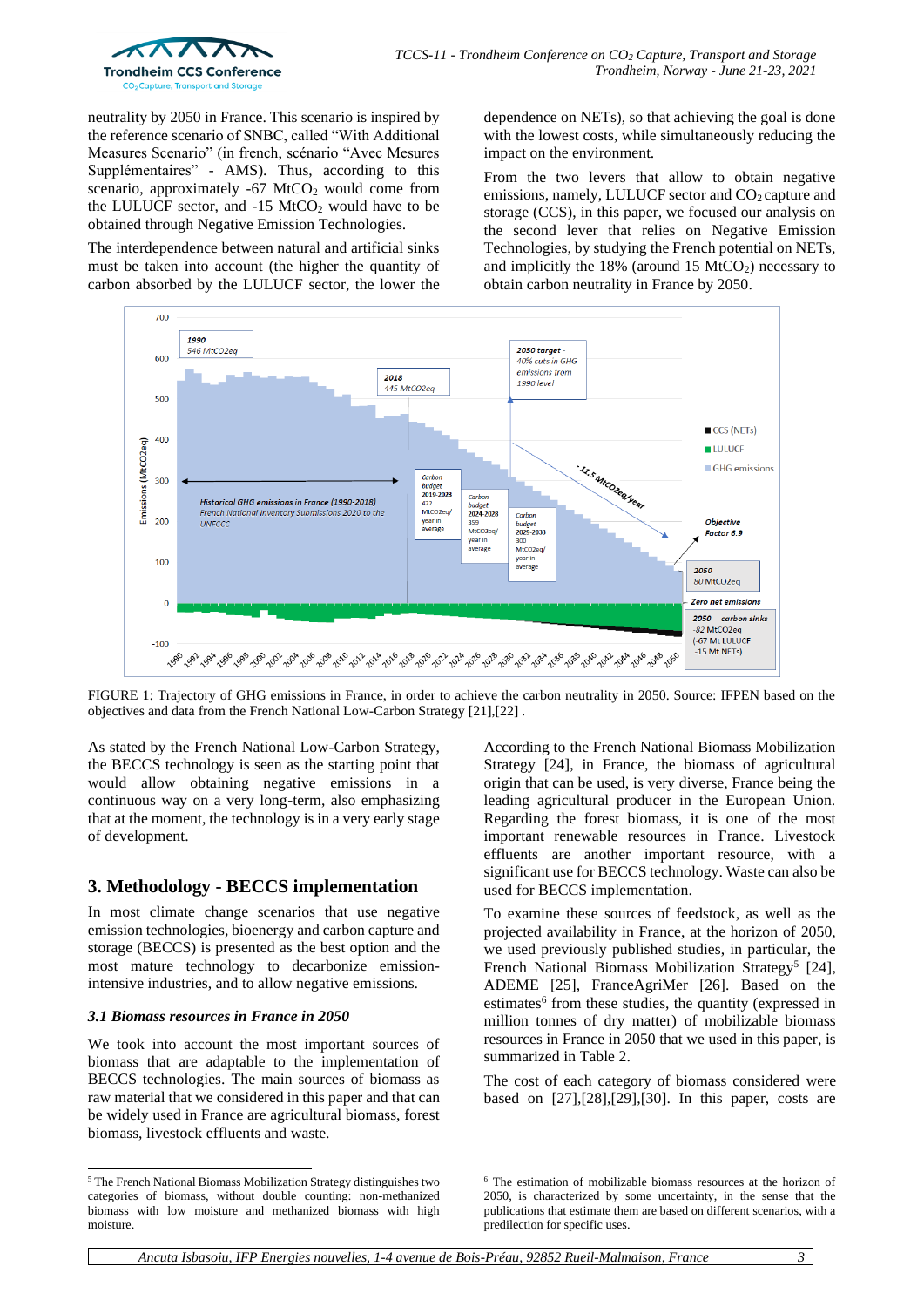

expressed in euro<sub>2020</sub>, and calculated by applying a yearly inflation rate<sup>7</sup>.

TABLE 2: Quantity and cost of biomass considered available in France in 2050. (Costs are expressed in  $\epsilon_{2020}$ ). Source: IFPEN based on data provided b[y \[24\],](#page-8-12)[\[25\],](#page-8-13)[\[26\]](#page-8-14)[,\[27\]](#page-8-15)[,\[28\],](#page-8-16)[\[29\],](#page-8-17)[\[30\].](#page-8-18)

| <b>Biomass type</b>     | <b>Quantity (million</b><br>tonnes DM/year) | <b>Biomass cost</b><br>$(\epsilon_{2020}/\text{tonne DM})$ |
|-------------------------|---------------------------------------------|------------------------------------------------------------|
| Forest biomass          | 29.23                                       | 69.43                                                      |
| Agricultural<br>biomass | 41.74                                       | 52.01                                                      |
| Livestock<br>effluents  | 17.88                                       | 32.61                                                      |
| Waste                   | 3.58                                        | 25.15                                                      |

\*DM refers to dry matter.

#### *3.2 BECCS – portfolio of technologies*

BECCS is characterized by a large portfolio of technologies at different stages of maturity. In our analysis, we consider various BECCS technologies: **Gasification,** with three different options (Gasification with Fischer-Tropsch Synthesis to Liquid Fuels; Gasification with Water-Gas Shift to Hydrogen; Indirect gasification to Substitute Natural Gas (BioSNG), **Fast pyrolysis** with two options (Fast Pyrolysis to Hydrogen; Fast Pyrolysis to Electricity), **Anaerobic digestion** with two options (Anaerobic digestion to bio-methane; Anaerobic digestion to electricity), and **ethanol fermentation** and **hydrothermal liquefaction to liquid fuels**. In addition to the amount of  $CO<sub>2</sub>$  that can be captured, through the implementation of these procedures, we can obtain electricity, heat, liquid fuels, hydrogen, biomethane, synthetic natural gas, long-lived carbon products, or combinations thereof.

One of the BECCS technologies analyzed is Gasification, more precisely, Gasification with Fischer-Tropsch Synthesis to Liquid Fuels. The diagram (see Figure 2) shows an example of the circuit of carbon for this technology. To create this diagram, we used data and information from three reports [\[31\]](#page-8-19)[,\[32\],](#page-8-20)[\[33\].](#page-8-21) As we can see, in a typical FT diesel plant, based on oxygen blown Circulating Fluidized Bed (CFB) gasification, 52% of the carbon in the feedstock is released as high-purity  $CO<sub>2</sub>$ that can be captured and stored, 37% ends up in Fischer-Tropsch diesel stream, 5% is vented as  $CO<sub>2</sub>$  in the flue gas of the combined heat and power unit, 6% is found in the char from the gasifier.



FIGURE 2: Gasification with Fischer-Tropsch Synthesis to liquid fuels. Source: IFPEN based on [\[31\]](#page-8-19)[,\[32\]](#page-8-20)[,\[33\].](#page-8-21)

By taking into consideration the 52% of the carbon that could be captured and stored, as well as the biomass resources available in France, that are associated to this technology, namely, the forest biomass, the agricultural biomass with low moisture and the dry waste, we calculated the amount of  $CO<sub>2</sub>$  equivalent that can be captured and stored through this technology option.

The same principle was used for the other BECCS technologies considered (see other examples of figures in the Annexes).

#### *3.3 BECCS - The calculation of the potential and cost of negative emissions*

For each BECCS pathway that leads to negative emissions, as listed in the previous section, we have estimated both the potential and cost of negative emissions.

For the calculation of the cost of negative emissions, we used the equation (1) below, inspired by the analytical framework proposed by Baker, et al. [\[31\]:](#page-8-19)

Negative Emissions Cost = 
$$
\frac{TAC - PR}{NEP}
$$
 (1)

Where:

- ➢ *Negative Emissions Cost* refers to the cost of producing negative  $CO<sub>2</sub>$  emissions from the biomass conversion technologies studied (expressed in euro per tonne of  $CO<sub>2</sub>$  equivalent);
- ➢ *TAC* is the *Total Annualized Cost* (expressed in  $E$ /year), which includes the annualized capital cost (CAPEX), the fixed and variable operating cost (OPEX). The cost of biomass and the cost of capture, transport and storage are part of OPEX;
- ➢ *PR* is the *Product Revenue,* obtained from the sale of products (electricity, heat, hydrogen, liquid fuels, biomethane, BioSNG, digestate, bio-ethanol) resulting from the analyzed BECCS technologies (expressed in  $E$ /year);
- ➢ *NEP* is the *Negative Emissions Potential,*  representing the annual amount of  $CO<sub>2</sub>$  removed due to the Negative Emissions Technology (expressed in tonnes of  $CO<sub>2</sub>eq$ ).

To calculate the potential and cost of negative emissions in France in 2050, we created an excel model, that allows us to calculate for all the BECCS technological options studied the parameters listed above.

We first calculated the annual negative  $CO<sub>2</sub>$  emissions quantity, for each pathway, by using the following equation:

$$
NEP = (\sum_{i} Q_{Bi} \cdot CARB_i) \cdot C_{capt} \cdot \frac{44}{12}, \quad i=1,6 \tag{2}
$$

Where:

 $Q_{Bi}$  refers to the amount of biomass of type i in tonnes of dry matter (DM) (Forest biomass, High Moisture Agricultural Biomass, Low Moisture Agricultural Biomass, Dry Waste, Wet Waste, Livestock effluents);

 $7$  https://www.insee.fr/fr/statistiques/2122401#tableau-figure1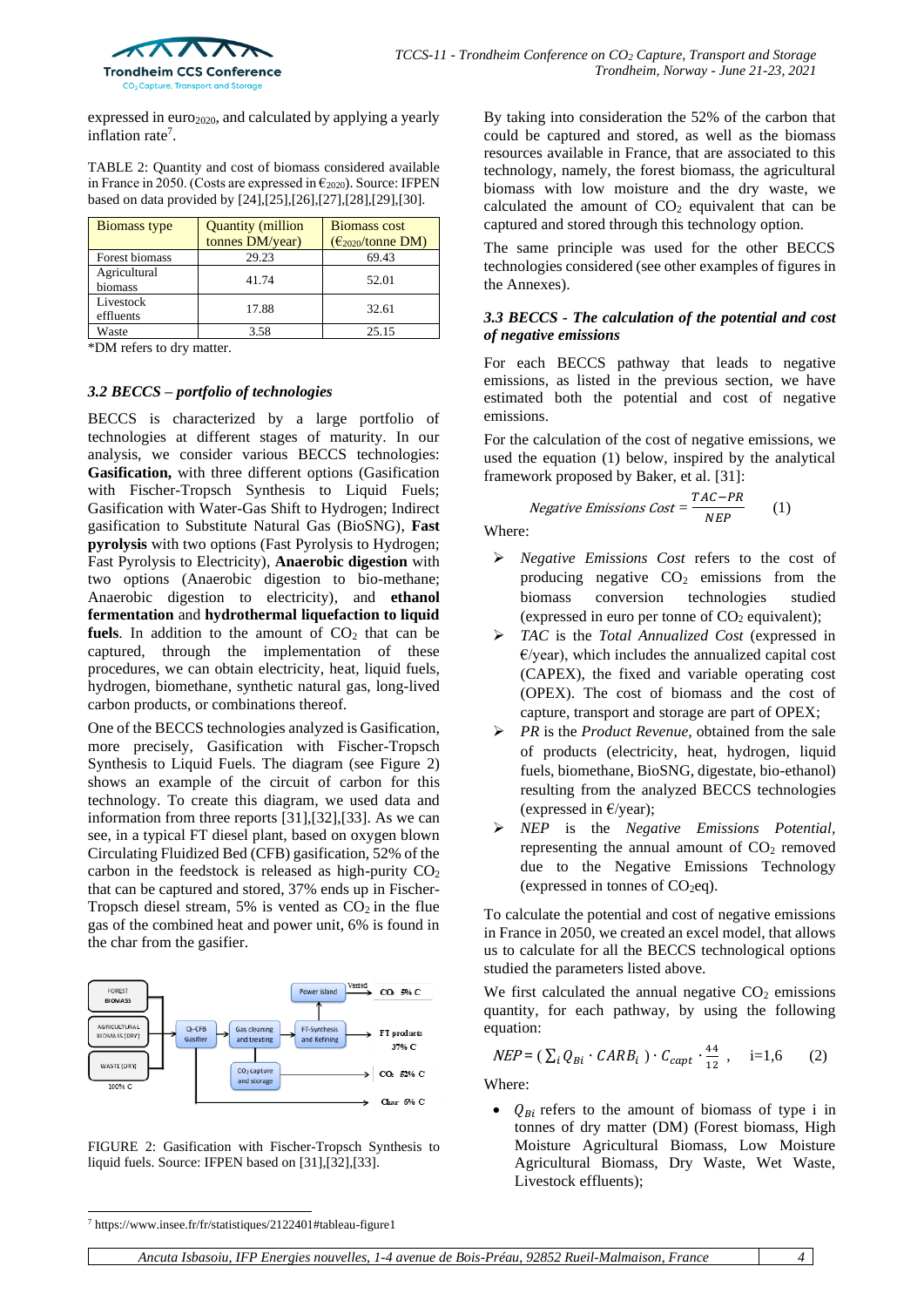

- *CARB*<sub>i</sub> refers to the organic carbon content<sup>8</sup> of biomass i (% mass);
- $C_{capt}$  refers to the percentage of carbon that can be captured and stored in each of the analyzed BECCS technologies (%).
- 44  $\frac{47}{12}$  refers to the conversion of one tonne of carbon equivalent into one tonne of  $CO<sub>2</sub>$  equivalent.

We start from the categories of biomass resources available in France in 2050, and depending on the carbon content of each category of biomass, we calculate the amount of carbon captured and stored, as well as the amount of carbon contained in the products resulting from each BECCS technology. Then, we converted the quantity of carbon captured by each process in quantity of negative bio  $CO<sub>2</sub>$ eq.

Through the excel model created, we then determined the cost of one tonne of negative  $CO<sub>2</sub>$  by each BECCS technology. Thus, we considered a single facility for each of these technological paths, in which we introduced a quantity of biomass (in tonnes of dry matter) adapted to the capacity of the facility according to the data taken from various reports [\[34\]](#page-8-22)[,\[35\]](#page-8-23)[,\[36\],](#page-8-24)[\[37\],](#page-8-25)[\[38\],](#page-8-26)[\[39\].](#page-8-27) We mention that the data taken from these differentiated plants for each technology, refer especially to CAPEX, OPEX, energy, heat and biomass consumption, which allowed us to calculate the total annualized cost, as well as the revenues obtained, according to the equation 1. The plants are assumed to be operational 8000 hours/year, with a lifetime of 15 or 20 years depending on the technology. We also mention that the role of the plants to which the reports used refer, was not to capture  $CO<sub>2</sub>$ , but to produce various products for sale (electricity, heat, hydrogen, etc.). For the capture, transport and storage of CO2, we considered as a hypothesis, a capture and compression cost of 40  $\epsilon$ /tCO<sub>2</sub> captured, a transport cost of 20  $\epsilon$ /tCO<sub>2</sub> transported and a storage cost of 30  $\epsilon$ /tCO<sub>2</sub> stored. We consider the cost of transport and storage are paid as services performed by specialized companies. For technologies that allow to obtain hydrogen as a final product, we added a cost of hydrogen liquefaction of 0.5  $\epsilon$ /kg H<sub>2</sub> [\[40\].](#page-8-28)

In our analysis, we consider that in general, the  $CO<sub>2</sub>$ captured and stored is of high-purity. We also mention that in the case of the fast pyrolysis, the biochar obtained was not accounted in negative emissions potential calculation, although it is assumed that 80% of its carbon remains sequestered in the soil for 100 years.

For product revenues calculation, we multiplied the amount of final product that we can obtain from each BECCS technology and its wholesale price that is taken from the literature<sup>9</sup> (electricity – 0.16 or 0.067  $\epsilon$ /kWh depending on the plant size, heat – 0.054  $\epsilon$ /kWh, digestate – 0.72 €/kg N, biomethane – 90.75 €/MWh,

hydrogen – 2.74 €/kg, BioSNG – 91.44 €/MWh, Bioethanol – 0.74 €/litre, liquid fuels – 684.75 €/t).

All costs are calculated and reported in  $euro<sub>2020</sub>$ , applying a yearly inflation rate.

# **4. Results**

One of the main objectives of this model was the use of biomass resources and BECCS associated technologies in order to show to what extent BECCS can represent a viable solution for obtaining negative emissions and implicitly, for achieving climate neutrality in France by 2050.

The cost of negative  $CO<sub>2</sub>$  emissions is strongly influenced by various factors such as the type and cost of biomass, the electricity price, the selling price of the resulted final products, as well as the percentage of  $CO<sub>2</sub>$ captured corresponding to each BECCS technology analyzed. We performed an analysis of the sensitivity of the nine BECCS technologies to the cost of biomass, with the mention that each technology is characterized by certain types of biomass. For this, we varied only the cost of agricultural biomass (around the price used in the paper of 52.01  $\epsilon_{2020}$ /t dry matter), keeping constant the cost of the other parameters (see Figure 3). Results show that the cost of negative emissions through the technologies of ethanol fermentation, anaerobic digestion to biomethane and hydrothermal liquefaction to liquid fuels, is highly sensitive to the cost of biomass due to the fact that these technologies have a lower negative emissions potential per tonne of dry biomass (0.22  $tCO<sub>2</sub>/tDM$ , 0.30  $tCO<sub>2</sub>/tDM$  and respectively, 0.35 tCO2/tDM). In contrast, gasification to liquid hydrogen and gasification to liquid fuels have the highest negative emissions potential per tonne of dry biomass (1.63 and 0.94, respectively), reason why they are less sensitive to the cost of biomass.



FIGURE 3: Variation of the negative emissions cost to the cost of biomass. Dashed vertical lines indicate the cost of biomass  $(\epsilon_{2020}/tDM)$  used in the paper (agricultural biomass: 52.01; forest biomass: 69.43; livestock effluents: 32.61; waste: 25.15).

We also performed an analysis of the sensitivity of the BECCS technologies studied to the electricity selling price. The cost of a tonne of negative  $CO<sub>2</sub>$  from the

<sup>8</sup> The mass organic carbon content (% mass) in biomass, considered in this paper is: 0.504 for forest biomass, 0.4688 for agricultural biomass [\[41\];](#page-8-29) 0.346 for livestock effluents [\[42\]](#page-8-30) and 0.45 for waste [\[43\].](#page-8-31)

https://selectra.info/energie/guides/environnement/rachat-electricitegaz-edf#biogaz

https://eplagro55.fr/fileadmin/user\_upload/pdf/Innovations/Biogaz/Ra pport\_gnv.pdf

https://www.ieabioenergy.com/wp-

content/uploads/2019/01/Wasserstoffstudie\_IEA-final.pdf

https://atee.fr/system/files/2019-11/Position-Paper-Fili%C3%A8re-Injection-de-biom%C3%A9thane-de-synth%C3%A8se-v21-clean.pdf https ://www.prix-carburants.gouv.fr/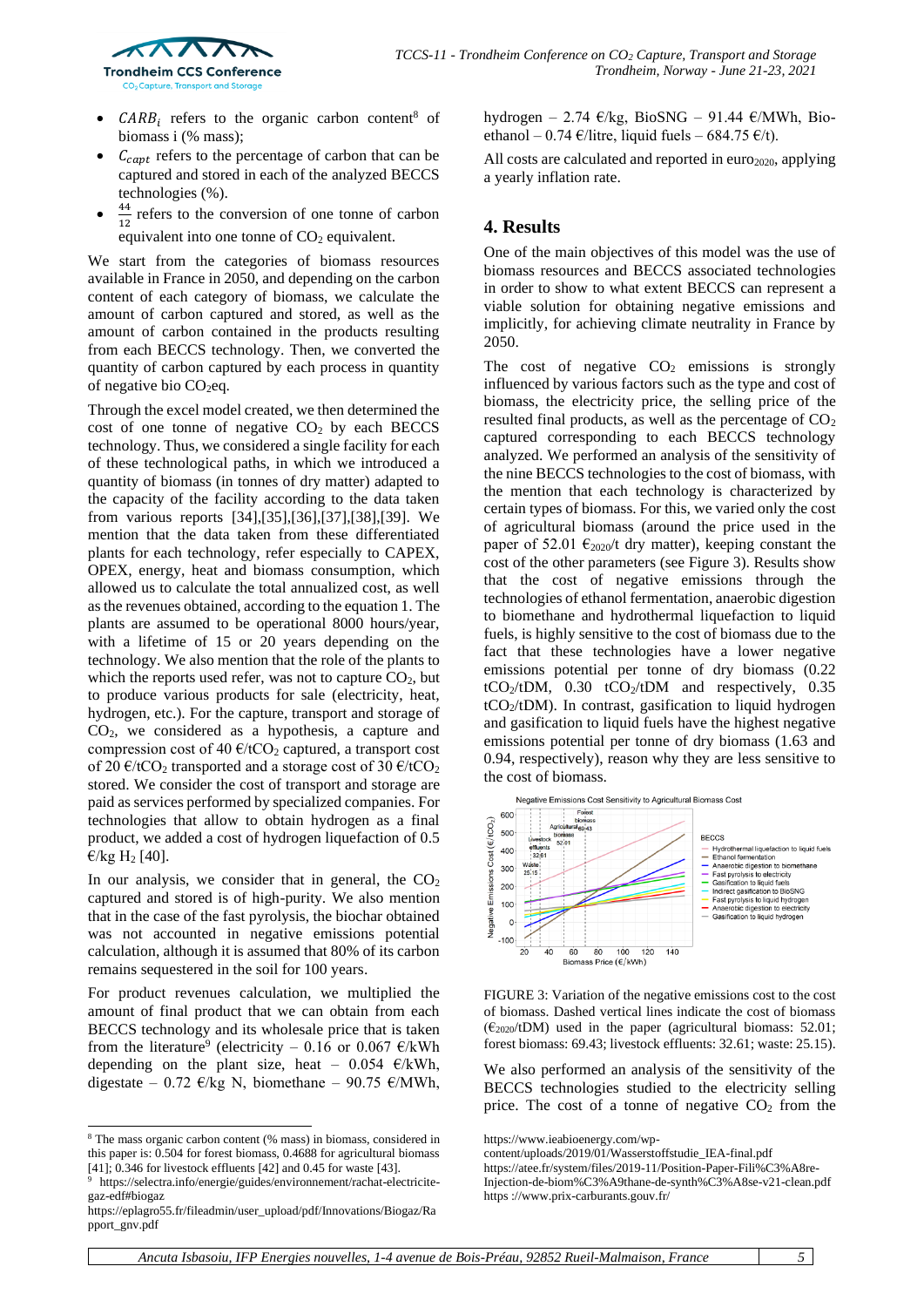

technologies that produce and sell electricity (fast pyrolysis to electricity and anaerobic digestion to electricity) is extremely sensitive to the selling price of electricity (see Figure 4). The cost of negative emissions from the other technologies does not depend on the selling price of electricity, as they do not produce saleable electricity.



FIGURE 4: Variation of the negative emissions cost to the selling price of electricity. Dashed vertical lines indicate the electricity selling prices used in this paper:  $0.067 \epsilon_{2020}$ /kWh (installed power > 1 MW) and 0.16  $\epsilon_{2020}$ /kWh (installed power < 200 kW), depending on the power of the facility.

Among the technologies analyzed in the paper, the results show that indirect gasification to BioSNG, gasification to liquid hydrogen, fast pyrolysis to liquid hydrogen and ethanol fermentation, have the negative emissions cost below 100  $\epsilon$ /tCO<sub>2</sub>, regardless of the type of biomass used. In contrast, fast pyrolysis to electricity and hydrothermal liquefaction to liquid fuels, have the highest negative emissions costs, exceeding  $150 \text{ E/tCO}_2$  (see Figure 5). An analysis of these technologies in terms of cost and potential will be presented below.



FIGURE 5: Variation of the negative emissions cost ( $\epsilon$ /tCO<sub>2</sub>) for each BECCS technology analyzed, depending on the type of biomass used.

All these technologies require a consumption of electricity and heat that differs significantly from one technology to another. For calculating the cost and energy consumption, we used for each technology a plant of different powers, capacities, lifetime (15 or 20 years),  $locations<sup>10</sup>$ , depending on the data found in the literature, as we mentioned in the previous section. Hydrothermal liquefaction to liquid fuels and indirect gasification to BioSNG are high consumers of electricity and heat, reported to tonnes of dry biomass, while the anaerobic digestion to electricity and biomethane are small consumers. If we refer to the tonne of negative  $CO<sub>2</sub>$ , the technologies the most consuming of electricity and heat are gasification to liquid fuels, hydrothermal liquefaction to liquid fuels and anaerobic digestion to biomethane.

If the total available biomass in France that can be mobilized in 2050 would be distributed equally between the BECCS technologies associated to the same type of biomass $^{11}$ , a cumulative amount of negative emissions of  $62.2$  MtCO<sub>2</sub>eq would be obtained by using these nine BECCS technologies. However, this is a theoretical case, as not all the available biomass could be used for the BECCS technology in the future.

Therefore, given the fact that biomass will always be a resource for which there is competition and for a better mobilization of the types of biomass available by 2050, we decided to take in the first instance 50% of each biomass category available distributed equally between the BECCS technologies (see Figure 6 and Table 3). The results show that reaching the target of 15 Mt negative emissions in 2050, with the lowest costs, would require the implementation of all the technologies on the left of the first dashed vertical line in Figure 6 below, up to including fast pyrolysis to liquid hydrogen from forest biomass, technology with the cost of 98.5  $\epsilon$ /tCO<sub>2</sub>.

The estimated total electricity consumption necessary to reach this target of 15 million tonnes of negative emissions in 2050, in France, using 50% of the available biomass distributed equally, is approximately 6.08 million MWh/year (6.08 TWh/year). Compared to the electricity final consumption<sup>12</sup> in 2019 in France, which was 473 TWh, this estimated consumption would represent only 1.3%.

If the LULUCF sector cannot reach the target of 67 Mt negative emissions in France in 2050, then Negative Emissions Technologies will need to capture more than 15 MtCO2. Thus, if we set a 30 Mt target for negative emissions obtained through BECCS, in 2050, it would be necessary to implement almost all BECCS options studied using all categories of biomass as input. For 30 Mt of negative emissions, using 50% of the biomass, the cost per tonne of negative CO<sub>2</sub> varies from 32.7  $\epsilon$ /tCO<sub>2</sub> to  $280.6 \text{ E/kCO}_2$ .

If instead of using 50% of the biomass available in 2050, we only use 30% of the biomass, then reaching a target of 15 Mt negative emissions would be done at a marginal cost of 163  $\epsilon$ /tCO<sub>2</sub>. For a 30 Mt negative emissions target, the quantity of biomass would not be sufficient.

<sup>&</sup>lt;sup>10</sup> from France, United Kingdom, Switzerland, Denmark, Finland.

<sup>&</sup>lt;sup>11</sup> BECCS technologies use different types of biomass. Biomass is distributed according to the characteristics of each technology. For example, forest biomass was divided into six parts because there are six technological options that use this type of biomass.

<sup>12</sup> [https://www.edf.fr/groupe-edf/espaces-dedies/l-energie-de-a-a](https://www.edf.fr/groupe-edf/espaces-dedies/l-energie-de-a-a-z/tout-sur-l-energie/le-developpement-durable/la-consommation-d-electricite-en-chiffres)[z/tout-sur-l-energie/le-developpement-durable/la-consommation-d](https://www.edf.fr/groupe-edf/espaces-dedies/l-energie-de-a-a-z/tout-sur-l-energie/le-developpement-durable/la-consommation-d-electricite-en-chiffres)[electricite-en-chiffres](https://www.edf.fr/groupe-edf/espaces-dedies/l-energie-de-a-a-z/tout-sur-l-energie/le-developpement-durable/la-consommation-d-electricite-en-chiffres) <https://www.iea.org/countries/france>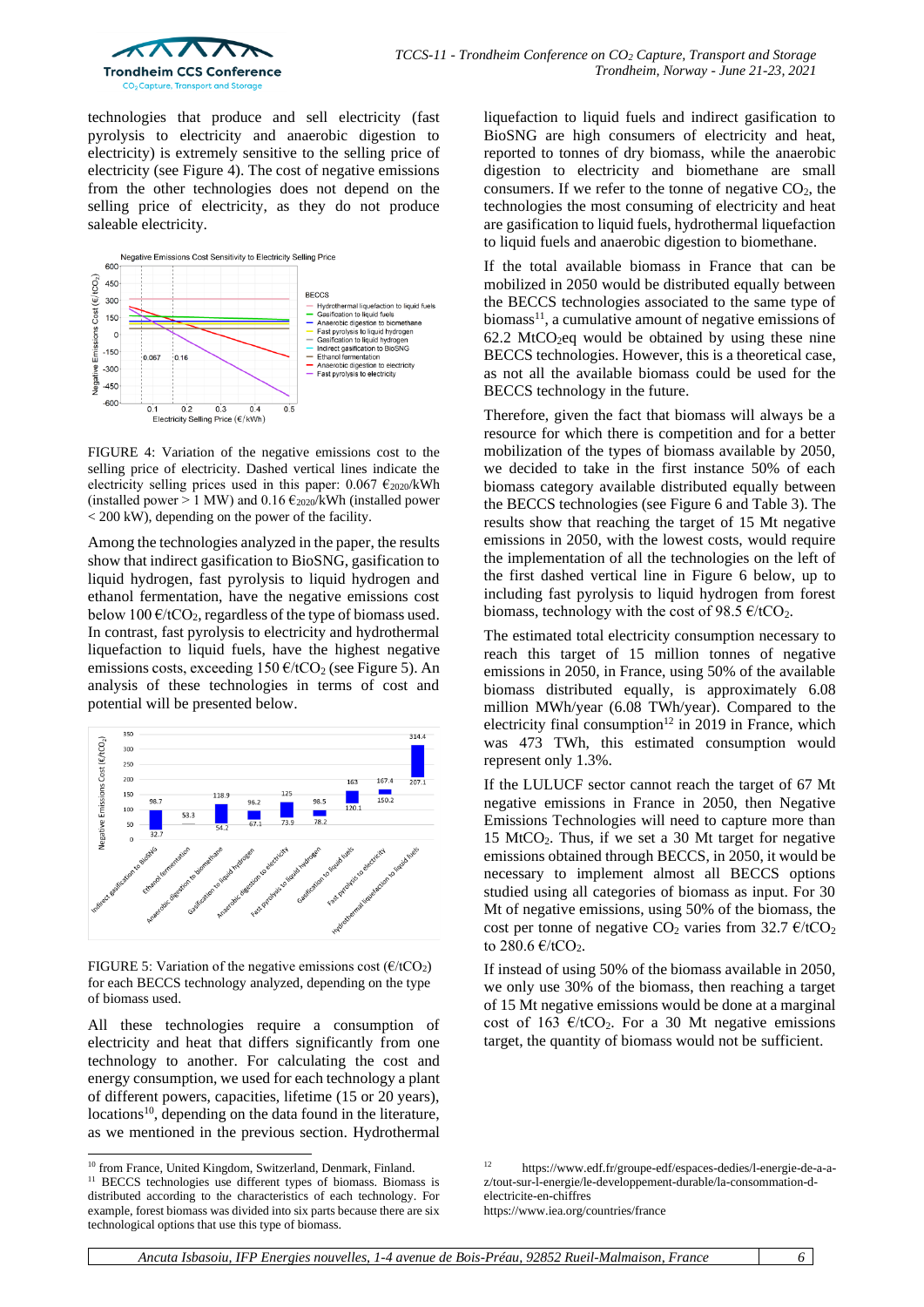

Assuming that the total amount of dry biomass in France in 2050 will be 92.4 million tonnes, then to obtain 15 Mt negative emissions it would be necessary to use 24% of the available biomass in 2050 (22.3 Mt dry matter), distributed proportionally between the BECCS technologies associated with the characteristic biomass

types: Forest biomass - 7 Mt DM; Agricultural Biomass (dry) - 1.9 Mt DM; Agricultural Biomass (wet) - 8.2 Mt DM; Livestock effluents - 4.3 Mt DM; Waste (dry) - 0.34 Mt DM; Waste (wet) - 0.53 Mt DM.



FIGURE 6: 2050 potential of negative emissions in France, when 50% of biomass is distributed equally between BECCS technologies. Biomass is distributed according to the characteristics of each technology.

TABLE 3: Negative emissions potential and cost for each BECCS technology, by using 50% of the biomass in France, in 2050. (Costs are expressed in  $\epsilon_{2020}$ ).

|                                              | <b>Agricultural biomass</b> |                       | <b>Forest biomass</b>  |                       | <b>Livestock effluents</b> |                       | Waste                  |                       |
|----------------------------------------------|-----------------------------|-----------------------|------------------------|-----------------------|----------------------------|-----------------------|------------------------|-----------------------|
| <b>BECCS</b> technology                      | <b>Potential</b>            | Cost                  | <b>Potential</b>       | Cost                  | <b>Potential</b>           | Cost                  | <b>Potential</b>       | Cost                  |
|                                              | (MtCO <sub>2</sub> /v)      | (E/tCO <sub>2</sub> ) | (MtCO <sub>2</sub> /v) | (E/tCO <sub>2</sub> ) | (MtCO <sub>2</sub> /v)     | (E/tCO <sub>2</sub> ) | (MtCO <sub>2</sub> /v) | (E/tCO <sub>2</sub> ) |
| Gasification to liquid fuels                 | 0.49                        | 149.0                 | 2.34                   | 163.0                 |                            |                       | 0.20                   | 120.1                 |
| Gasification to liquid hydrogen              | 0.86                        | 85.4                  | 4.05                   | 96.2                  |                            |                       | 0.35                   | 67.1                  |
| Indirect gasification to BioSNG              | 0.38                        | 74                    | 1.80                   | 98.7                  |                            |                       | 0.15                   | 32.7                  |
| Fast pyrolysis to liquid hydrogen            | 0.46                        | 78.2                  | 2.18                   | 98.5                  |                            |                       |                        |                       |
| Fast pyrolysis to electricity                | 0.42                        | 150.2                 | 1.99                   | 167.4                 |                            |                       |                        |                       |
| Hydrothermal liquefaction to liquid<br>fuels | 2.14                        | 280.6                 | 0.90                   | 314.4                 |                            |                       | 0.12                   | 207.1                 |
| <b>Ethanol</b> fermentation                  | 0.12                        | 53.3                  |                        |                       |                            |                       |                        |                       |
| Anaerobic digestion to electricity           | 5.45                        | 73.9                  |                        |                       | 3.18                       | 125                   | 0.34                   | 103.7                 |
| Anaerobic digestion to biomethane            | 1.95                        | 66.6                  |                        |                       | 1.13                       | 118.9                 | 0.12                   | 54.2                  |
| Total potential 50% biomass                  | 31.1 MtCO <sub>2</sub> eq   |                       |                        |                       |                            |                       |                        |                       |

# **5. Conclusions**

To achieve the climate neutrality goal by 2050, the deployment of Negative Emission Technologies (NETs) will be essential. In this paper, we focused on Bioenergy with carbon capture and storage (BECCS), considered the most mature technology among NETs.

In our analysis, we studied nine BECCS technological options and identified the pathways characterized by the lowest costs and the highest productivity in France, which would allow to meet the state's goal of being carbon neutral by 2050.

The paper highlights that BECCS presents a high potential in obtaining negative emissions in France. If all the biomass estimated that can be mobilized in 2050

would be used, results showed a total potential of  $CO<sub>2</sub>$ negative emissions of 62.2 million tonnes of  $CO<sub>2</sub>$  in 2050. Given that biomass is a resource with many uses, for which there is competition, in our analysis, we focused on 50% of all biomass categories available (which would give a potential of 31.1 million tonnes negative emissions). We have estimated the cost and potential of negative emissions for each of the nine BECCS options considered. Depending on the types of biomass corresponding to each technology, results showed that the cost of a tonne of negative  $CO_2$  ( $E/tCO_2$ ) varies as follows: indirect gasification to BioSNG [32.7; 98.7]; gasification to liquid hydrogen [67.1; 96.2]; fast pyrolysis to liquid hydrogen [78.2; 98.5]; anaerobic digestion to biomethane [54,2; 118.9]; anaerobic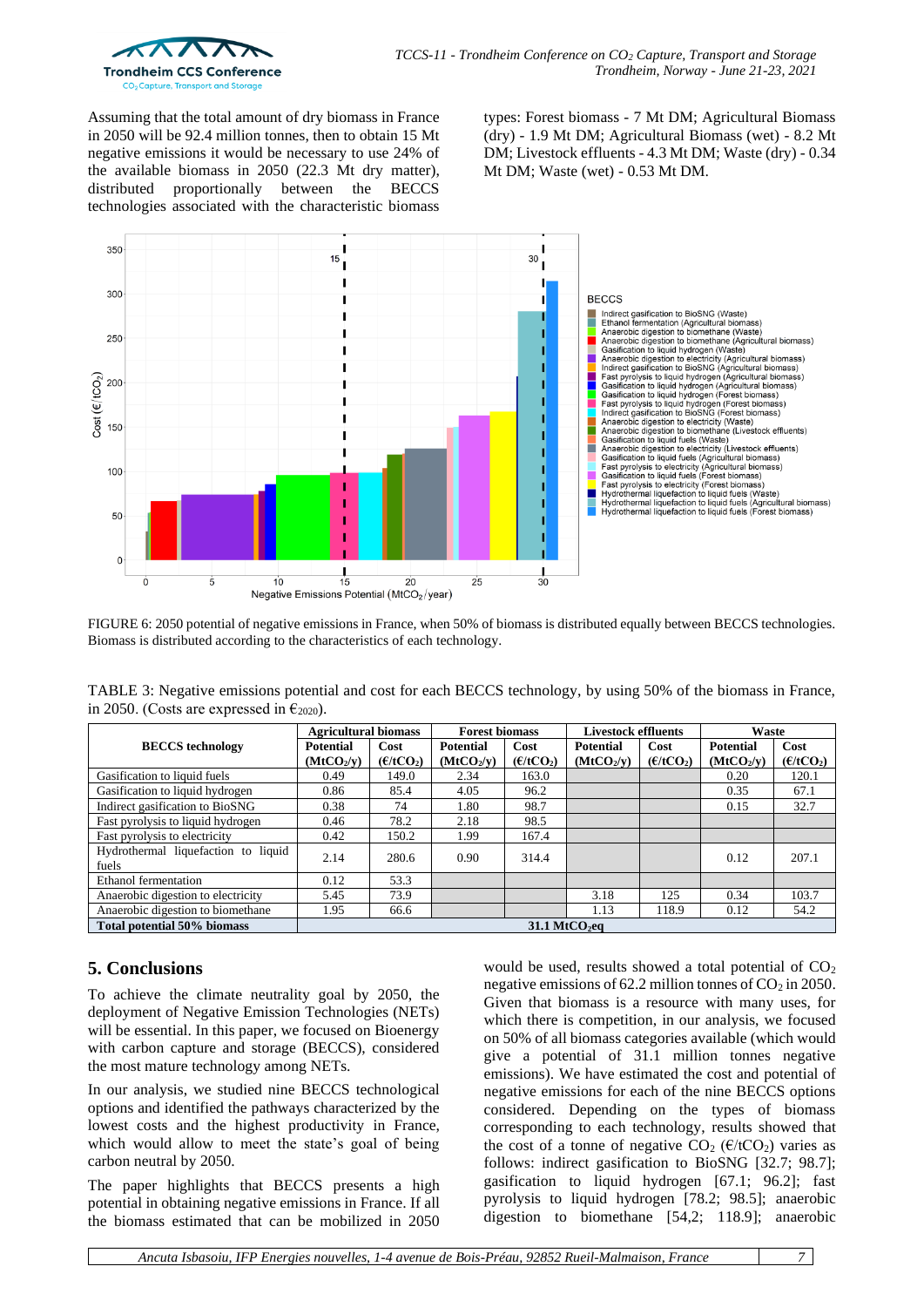

digestion to electricity [73.9; 125]; gasification to liquid fuels [120.1; 163]; fast pyrolysis to electricity [150.2;167.4]; hydrothermal liquefaction to liquid fuels [207.1; 314.4] and ethanol fermentation with the cost of negative emissions of 53.3  $\epsilon$ /tCO<sub>2</sub>. Regarding the potential of negative emissions, gasification to liquid hydrogen and anaerobic digestion to electricity are the technologies with the highest potentials.

Based on the objectives and information from the French National Low-Carbon Strategy [\[21\]](#page-8-9) and [\[22\],](#page-8-10) in this paper, we focused on a target of 15 Mt negative emissions by 2050, necessary to achieve the climate neutrality.

Our analysis shows that the target of 15 million tonnes negative emissions in 2050 can be obtained through BECCS implementation. If we use 50% of the biomass distributed equally between the nine BECCS technologies, it will be necessary to cumulate the potentials of certain BECCS technologies at a cost per tonne of  $CO_2$  between 32.7  $\epsilon$ /tCO<sub>2</sub> and 98.5  $\epsilon$ /tCO<sub>2</sub>. Results show that the quantity of 15 million tonnes of negative emissions could be obtained by using only 24% of the total available biomass in 2050.

If a higher amount of negative emissions would be needed to achieve neutrality, we also considered a target of 30 Mt. In this case, the analysis shows that it is necessary to implement all the BECCS technologies analyzed, by cumulating their  $CO<sub>2</sub>$  potentials using 50% of the biomass available in 2050, at a cost per tonne of negative CO<sub>2</sub> starting from 32.7  $\epsilon$ /tCO<sub>2</sub> and reaching 280.6  $\epsilon$ /tCO<sub>2</sub>.

BECCS owns a portfolio of technologies with different maturity levels, which allows finding multiple ways to obtain negative emissions, playing a key role in achieving neutrality goal in France by 2050.

#### **6. Annexes**



FIGURE 7: Indirect gasification to Substitute Natural Gas (BioSNG). Source: IFPEN based on [\[31\]](#page-8-19)[,\[32\],](#page-8-20)[\[33\].](#page-8-21)



FIGURE 8: Ethanol fermentation. Source: IFPEN based on [\[31\],](#page-8-19)[\[32\]](#page-8-20)[\[33\]](#page-8-21)

## **Acknowledgements**

This research is supported by the [CarMa IFP School](https://www.carma-chair.com/) Chair entitled "Carbon Management and Negative Management and Negative CO<sup>2</sup> emissions technologies towards a low carbon future" supported by TOTAL SE in association with Fondation Tuck. The authors particularly thank the holders of the Chair and the Scientific Council for their advice throughout this research.

## **References**

- <span id="page-7-0"></span>[1] OECD (2017). *Investing in Climate, Investing in Growth*, OECD Publishing, Paris.
- <span id="page-7-1"></span>[2] IPCC (2018). *Global Warming of 1.5°C.An IPCC Special Report on the impacts of global warming of 1.5°C above pre-industrial levels and related global greenhouse gas emission pathways, in the context of strengthening the global response to the threat of climate change, sustainable development, and efforts to eradicate poverty*  [Masson-Delmotte, V., P. Zhai, H.-O. Pörtner, D. Roberts, J. Skea, P.R. Shukla, A. Pirani, W. Moufouma-Okia, C. Péan, R. Pidcock, S. Connors, J.B.R. Matthews, Y. Chen, X. Zhou, M.I. Gomis, E. Lonnoy, T. Maycock, M. Tignor, and T. Waterfield (eds.)]. In Press.
- <span id="page-7-2"></span>[3] Van Vuuren, D. P., Deetman, S., Berg, M. v., Ruijven, B. J., & Koelbl, B. (2013). The role of negative CO2 emissions for reaching 2 °C—insights from integrated assessment modelling. *Climatic Change, 118*, 15-27. doi:10.1007/s10584-012-0680-5
- <span id="page-7-3"></span>[4] Pires, J. (2019). Negative emissions technologies: A complementary solution for climate change mitigation. *Science of the Total Environment, 672*, 502–514.
- <span id="page-7-4"></span>[5] IPCC (2014). *Climate Change 2014: Mitigation of Climate Change. Contribution of Working Group III to the Fifth Assessment Report of the Intergovernmental Panel on Climate Change* [Edenhofer, O., R. Pichs-Madruga, Y. Sokona, E. Farahani, S. Kadner, K. Seyboth, A. Adler, I. Baum, S. Brunner, P. Eickemeier, B. Kriemann, J. Savolainen, S. Schlömer, C. von Stechow, T. Zwickel and J.C. Minx (eds.)]. Cambridge University Press, Cambridge, United Kingdom and New York, NY, USA.
- <span id="page-7-5"></span>[6] Hilaire, J., Minx, J. C., Callaghan, M. W., Edmonds, J., Luderer, G., Nemet, G. F., Rogelj, J., Zamora, M. (2019). Negative emissions and international climate goals learning from and about mitigation scenarios. *Climatic Change, 157*, 189–219.
- <span id="page-7-9"></span>[7] Jonathan Wentworth, UK Parliamentary Office of Science and Technology. (2013). *Negative Emissions Technologies.* POST-PN-447.
- <span id="page-7-10"></span>[8] McLaren, D. (2012). A comparative global assessment of potential negative emissions technologies. *Process Safety and Environmental Protection, 90*, 489–500.
- <span id="page-7-6"></span>[9] IPCC (2007). *Climate Change 2007: Mitigation of Climate Change: Contribution of Working Group III to the Fourth Assessment Report of the Intergovernmental Panel on Climate Change.* ed B Metz, O R Davidson, P R Bosch, R Dave and L A Meyer (Cambridge: Cambridge University Press).
- <span id="page-7-7"></span>[10] Clarke, L., Jiang, K., & Akimoto, K. (2014). *Assessing transformation pathways.* Clim. Change 2014 Mitig. Clim. Change Contrib. Work. Gr. III to Fifth Assess. Rep. Intergov. Panel Clim. Change ed O Edenhofer (Cambridge: Cambridge University Press).
- <span id="page-7-8"></span>[11] Fuss, S., Lamb, W. F., & Callaghan, M. W. (2018). Negative emissions—Part 2: Costs, potentials and side effects. *Environ. Res. Lett., 13*(063002).